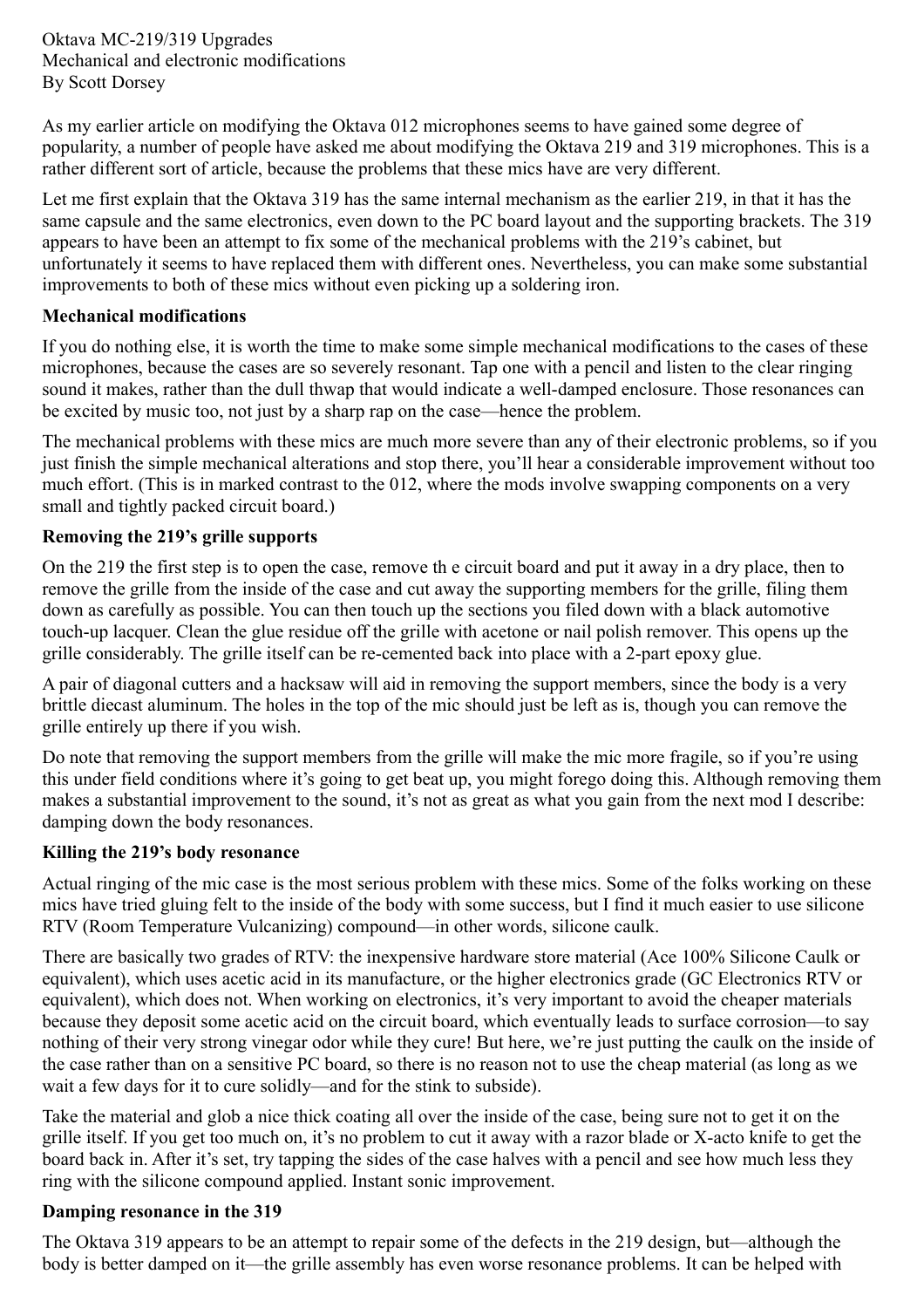RTV on the inside of the microphone body, as can the 219, but reinforcing the 319 grille assembly to prevent it from ringing is still difficult.

I have seen attempts to support the inside of the grille with thick piano wire or electric fence wire, but everything I have seen in this regard has really been ineffective. The only real solution I have seen to the grille resonance problems on the 319 is to tear the grille out altogether and replace it with a more flexible material. Replacing the material on the top is less important than replacing the grille that goes around the outside. A little epoxy glue and some fibreglass window screen is at least a good start toward dealing with these problems. Again, tap on various parts of the grille and listen to how it goes boing instead of a nice dull thump.

After this is done, go and additionally put RTV around the supports for the grille, and a nice thick layer of RTV on the inside of the body (the bottom part of the case that holds the electronics... and be sure to remove the electronics before you start glopping the stuff in there). This results in a much more solid thump when tapping on the mic in any place.

Some people have said they have removed the grille itself completely and that this results in a great sonic improvement. I have no doubt this does produce a great improvement but it leaves a very delicate capsule unprotected. As always, just keep tapping it with a pencil and looking for a thunk rather than a clang.

If you stop right now and reassemble the microphone, you'll be happy and won't have spent much time or money. But if you want to go on, there are a number of electronics changes that can be made, keeping the existing topology, but upgrading a few parts.

## **Electronic Modifications**

Before talking about mods to the electronics of the 219 or 319, it's important to investigate how the original design works. One modification I consider optional and much more difficult than anything we've done so far is removing the baffle on the capsule itself—see the sidebar.

## **The 219 and 319 printed circuit boards**

The design of these mics has changed a lot over the years, and you'll find that there are four basic PC board layouts. The third and fourth match the schematic shown here.

Revision 1: You can tell the first type of board because the capsule leads are soldered directly to the PC board without any standoffs. Board traces go from the FET to C2 capacitor and to the capsule. C7 on the schematic is replaced with three 1 uF capacitors in series.

Revision 2: This layout uses plastic standoffs to which the capsule wire, C2, and the FET are soldered. This results in lower noise and less trouble with flux contamination. This board can be recognized because C7 is replaced with three capacitors in series but there are standoffs on the front end.

Revision 3: This layout matches the schematic exactly. There is one capacitor for C7, but the reed switches (glass barrel things) are still mounted directly to the rear of the PC board. Most of the mics out there seem to be this revision.

Revision 4: This board does not have the reed switches on the main PC board but has a small daughterboard with the reed switches on it. Avoid this revision if you can, and if you can't, remove the daughterboard—and therefore the pad and bass-cut functions.

There may be other variations on the electronics out there that I have not seen, so keep your eyes open. Revision 3 and Revision 4 boards may sometimes be seen with plastic FETs instead of metal-can FETs.

### **How the electronics work**

The electronics are comparatively simple. They consist of a single FET that acts as an impedance converter stage, and a transformer that takes care of balancing the output.

Power is supplied on the output jack by the preamplifier, so pins 3 and 7 of the transformer are about 48 V above ground. This means that the center tap of the transformer is also 48 V above ground, and the DC offsets on both sides of the transformer cancel each other out so the transformer doesn't saturate. So we take the power off the center tap, use C9 to filter any noise or residual signal from it, and then apply it through R1, a very high value resistor, to directly polarize the capsule. We also run it through R10 and C7 to produce a lower filtered voltage that is used to power the front end.

With 48 V charging the capsule up through the very high value resistor, any change in the capsule capacitance will result in a change of voltage on the output because it changes the amount of charge the capsule stores. This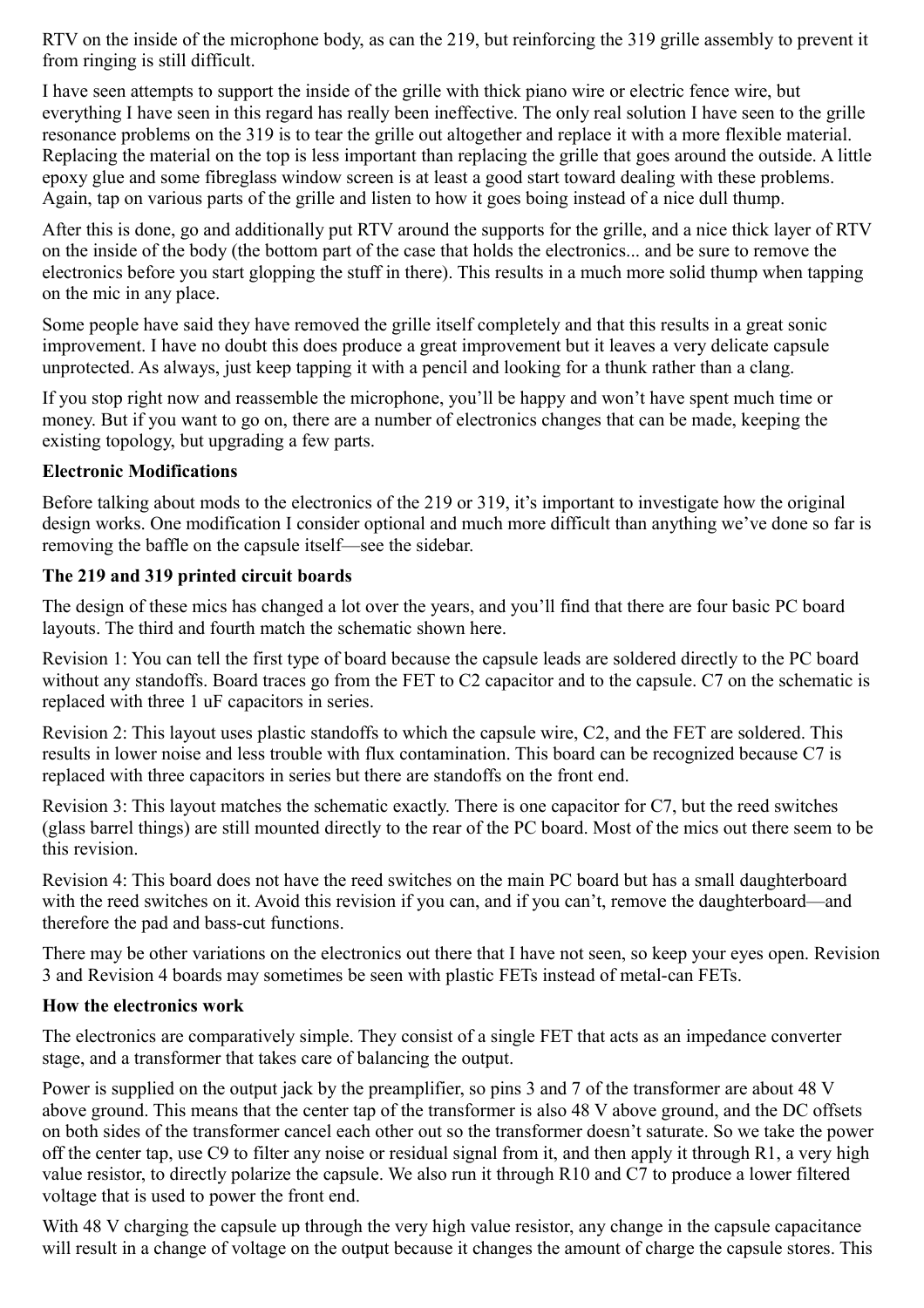is dependent on the resistor being such a high value that it only very slowly affects the capsule charge. The changing voltage across the capsule is read through C2 (which blocks the DC polarizing voltage), and into the input of the FET.

The pad operates by shunting an additional fixed capacitor, C1, across the capsule. This means that the output is reduced, because the total change in capacitance is much smaller compared with the total amount of capacitance there. I don't really like this method of padding but it's one that a lot of manufacturers use.

R3 and R4 are a voltage-dividing ladder shunted between ground and the rail voltage. They are used to generate a fixed DC voltage to set the FET bias through R2, another very high-value resistor, so that the FET is just slightly turned on at all times with no signal in the mic.

The FET turns on and off with very tiny changes in the gate voltage. When it turns on, current flows through R6, through the FET, then down through R7 and R8 to ground. Now, the Russian folks designing this thing have done some interesting tricks to compensate for differences in the FETs. R8 is bypassed with a capacitor, and signal can go through the capacitor easily, so adjusting R8 only affects the DC level on the source of the FET. R7 affects both the DC level and the AC level, though. So the factory will drop in different values of R7 and R8 depending on the turn-on voltage and the gain of the FETs they are using on any given day. Since we're going to be replacing the FET with a much more consistent device, these values are going to be changed to stock ones.

When the FET turns on, it reduces the voltage on the bottom of R6 by pulling it toward ground. So the voltage on the base of R6 is going to be proportional to the amount of movement of the capsule. We block the DC on it with C8, and apply it to the primary of the transformer. The transformer secondary, then, carries that signal out to the microphone preamplifier as a balanced signal.

R5, C4, C5, and R9 make up a low-pass filter network connected to the FET output. When the low-cut switch is turned on, the low-end signal is applied to the FET gate. Since the FET stage is inverting, this means the lowend [feedback](http://www.recordingmag.com/glossary/F/62.html) reduces the low-end response of the system and drops the bass response. This doesn't seem to me like a good way of doing a bass cut, since it also results in the load on the capsule changing and so it can alter the high [frequency response](http://www.recordingmag.com/glossary/F/67.html) as well.

### **That's how it works... now what do we change?**

The whole goal of the microphone design is to make sure there is as high as possible an input impedance so the capsule sees as little loading as possible, and to make sure there is as low an output impedance as possible so the transformer loads the FET stage as little as possible. Our goal for these modifications is to make this actually be the case.

First of all, if you encounter any of the Revision 4 boards, remove the daughter board completely and discard it. On these boards, C1, C4, and R5 and the switches for the bass cut and pad are on the daughter board, and by removing the board you lose the bass cut and pad functions. However, removing all of the additional stray wiring which substantially contributes to stray capacitance is essential. If you have a Revision 4 board, you'll have to live without the bass cut and pad functions (which is not a terrible loss since they both degrade sound quality when used anyway).

# **Front-end components**

The most substantial sonic changes can be made by upgrading all of the parts in the front end. Desolder the FET, the capacitor C2, and the two resistors. Replace the two resistors with 1000 Megohm types. The original resistors are specified at 500M ohms but often substantially lower values can be found in these mics, especially in earlier production. Replacing them with 1000M types will substantially improve the top and bottom end response. Likewise, replacing the 680 pF blocking capacitor C2 with a higher-grade COG type of slightly larger value will improve linearity a lot. The original capacitors use a poor grade of dielectric that results in higher distortion.

Replace the FET with a Toshiba 2SK170BL according to the photograph of the modified Revision 1 board. The original FETs have different pin configurations and come in several variants; you want the center pin of the new FET to be connected to C2 and the other two pins to be connected to the resistors R6 and R7. As long as the flat side of the FET goes toward the capsule, the center pin is connected to C2, and the ground hole is unused, you are fine. Many of these boards come with four-pin metal-can FETs in which the fourth pin is connected to the can of the FET and goes to a hole on the board that is grounded. You can see in all of the photos that these holes are left disconnected on boards using plastic FETs, and we wish to leave them disconnected when we install a new FET.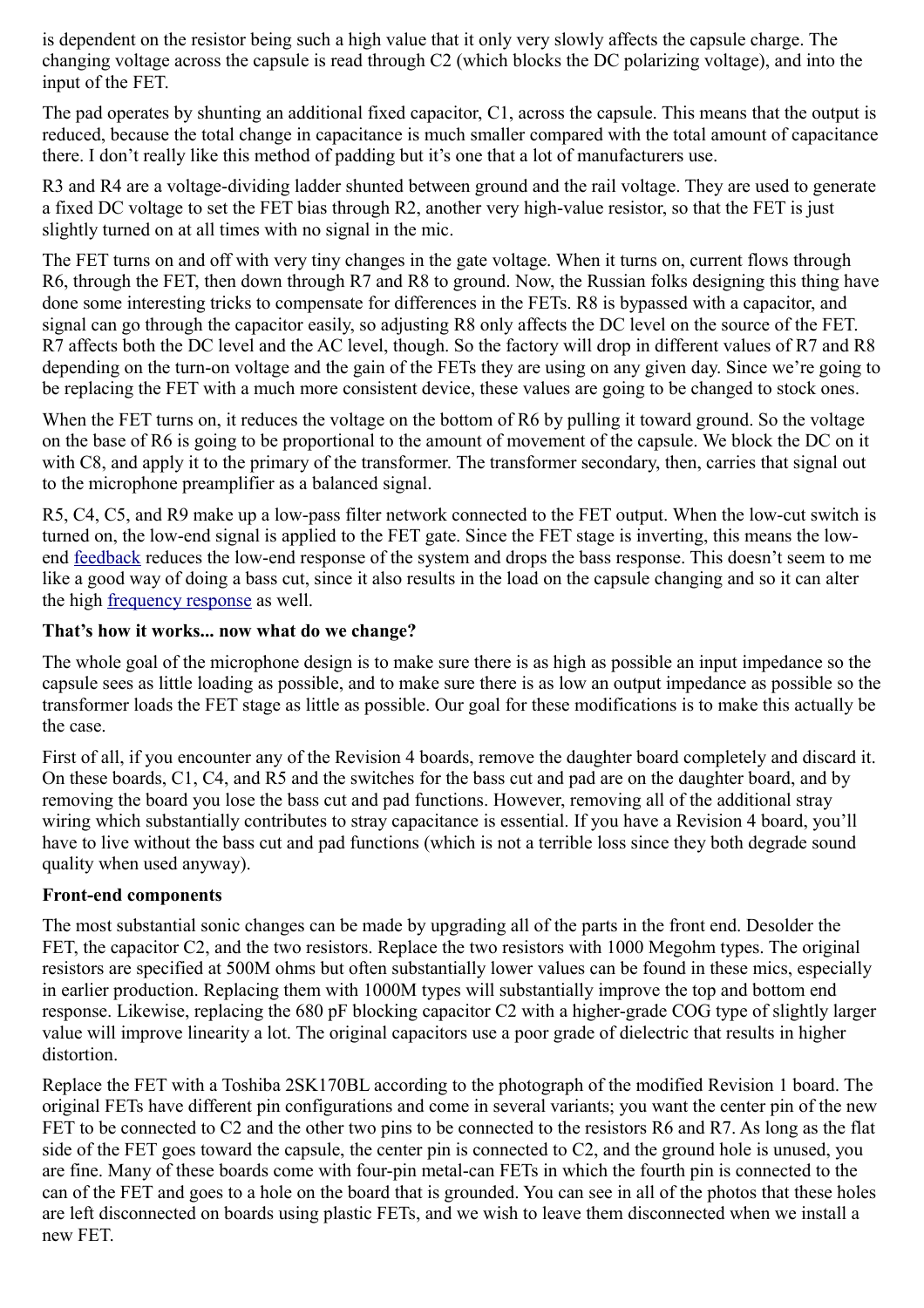Because such a huge variety of different FETs were used at Oktava, resistors R8 and R7 are normally selected for each particular FET, as mentioned above in the circuit description. With the 2SK170, we want to have R8 be 2.0K and R7 be 1.78K. Check the resistors in place on your board and if you see something different, replace them with precision 1% types. If you have any question, measure between the junction of R7 and the FET and the junction of R4 and R2; this is the bias voltage being applied to the FET and it should be approximately 1.3V.

## **Capacitors**

Replace all of the cheap electrolytic capacitors with tantalum types. That is, C7, C8, and C9 should be changed from poor-quality 1uF aluminum electrolytics to higher-grade tantalums.

If you encounter a Revision 1 or Revision 2 board where C7 consists of three 1 uF caps in series, replace two of those capacitors with wire jumpers and one of them with a 4.7 uF cap. It is possible, as you can see in the photo of the modified Revision 2 mic, to replace this set of three with a 1 uF mylar film capacitor, and this may bring a slight sonic improvement. Sadly, the one capacitor that would really benefit from replacement with a film cap is C8, for which there isn't much room. The problem with the film capacitors is that they are substantially larger than electrolytic types.

You could decide to replace C1, C4, C5, and C6 with higher-grade ceramic capacitors, which will improve the quality of the sound when the pad or bass-cut switches are enabled. Unfortunately, I think it does not improve the sound enough for me to ever want to use the pad or bass-cut functions, so I normally just leave them alone. You could make some argument that C5 and C6 are in the signal path even when the bass cut is not engaged, so you might consider replacing them. I don't hear a substantial improvement with replacing C5 and C6 but it's not much additional work, so I'll leave that up to you.

## **Conclusion**

The Oktava 219 and 319 microphones have well-designed and solid electronics and quite fine capsules. Unfortunately the quality of construction and the case designs sometimes leave something to be desired, but I think all of the changes suggested in this article are well worth the effort and can improve a good microphone quite considerably.

Scott Dorsey (dorsey@recordingmag.com) is a recording engineer and electronics engineer in eastern Virginia.

### **Parts Lists**

-----------

**Electronics**

Parts / Quantity / Description / Digi-Key Part

----------------------------------------------

C7, C8, C9 3X 4.7 uF 50V tantalum P2077-ND

C2 1X 820 pF COG ceramic P4860-ND

C3 1X 100 uF 6.3V tantalum P2019-ND

R1, R2 2X 1000M (1G) resistor MOX200J-1000MEG-N

### **Possibly needed:**

R7 1X 1.78K 1/4W film resistor 1.78KXBK-ND

R8 1X 2.00K 1/4W film resistor 2.00KXBK-ND

C5 1X 1500 pF COG ceramic P4863-ND

C6 1X 680 pF COG ceramic P4859-ND

1X Toshiba 2SK170BL FET (not available from Digi-Key)

### **You might want...**

Chemtronics flux remover pen CW9100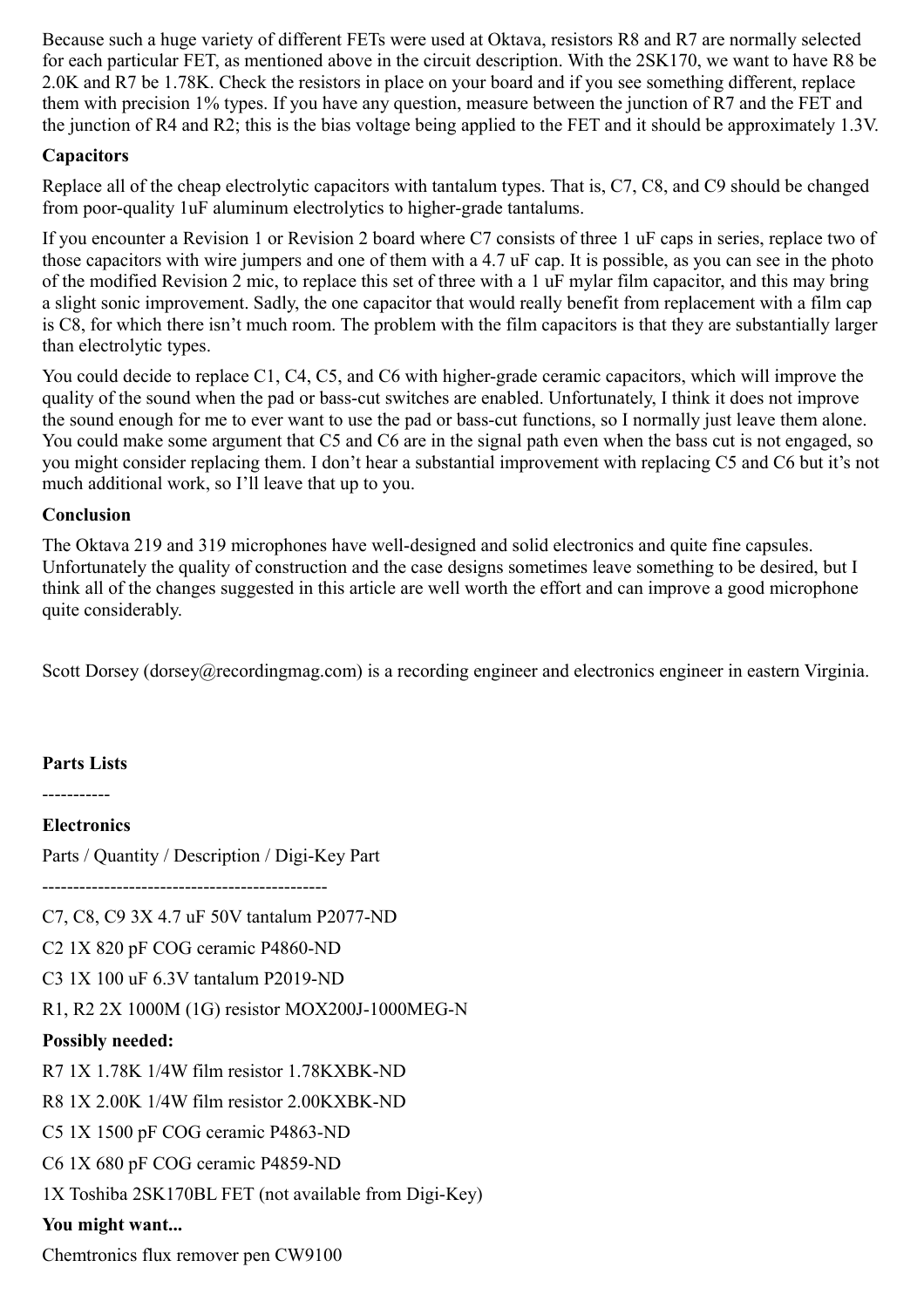Paladin solder sucker PAL1700-ND

---------------------------------------------------------------------

All electronics parts except the FET are available from Digi-Key at 1-800-DIGI-KEY.

You will need to purchase window screening and silicone compound at a local hardware store.

Chemtronics Flux Remover spray and GC Electronics conformal coating are available from Cain Electronics in Hampton, VA, at 757-826-5535. They also sell silicone RTV.

The specified Toshiba 2SK170BL FET is sometimes available from B+D Enterprises (800-458-6053 or http://www.bdent.com) or MCM Electronics (800-543-4330 or http://www.mcmelectronics.com). They both have a minimum order and do not always stock the 2SK170BL (and no, other 2SK170 variants won't work).

I will personally sell 2SK170BLs for \$5 each postpaid for a check or money order sent to:

Kludge Audio Box 1229 Williamsburg, VA. 23187

You should know that this is considerably more than the going rate and the parts I am selling aren't any better than anyone else's. I don't want to be in the business of selling parts but I understand that some of these are difficult to get so I am doing this as a service if you have no alternative.

## **Sidebar: The 219/319 Capsule Baffles—Strictly Optional!**

The Oktava capsule is built with a black metal baffle with eight holes screwed to each side of the capsule. This forms a resonant chamber on each side of the diaphragm and increases the high[-frequency response](http://www.recordingmag.com/glossary/F/67.html) of the microphone.

If you remove these baffles, you will get a smoother but a more rolled-off top end. If you use the mics on vocals, you may prefer the sound with the baffle in place. If you use it on horns, you may prefer the sound with the baffle removed.

I don't recommend removing the baffle the first time around, and I suggest being very careful working around the capsule if you decide to remove it. You will have to desolder the ground lead from the board which is wired to the center post on the diaphragm to remove the baffle; don't attempt to solder or desolder to the center post because it's very easy to overheat it and damage the capsule.

Removing the baffle will change the sound, but whether it improves it or not is a matter of taste and application. I include mention of this change here because it's a useful thing to know about, not because I strictly recommend doing it on all microphones.

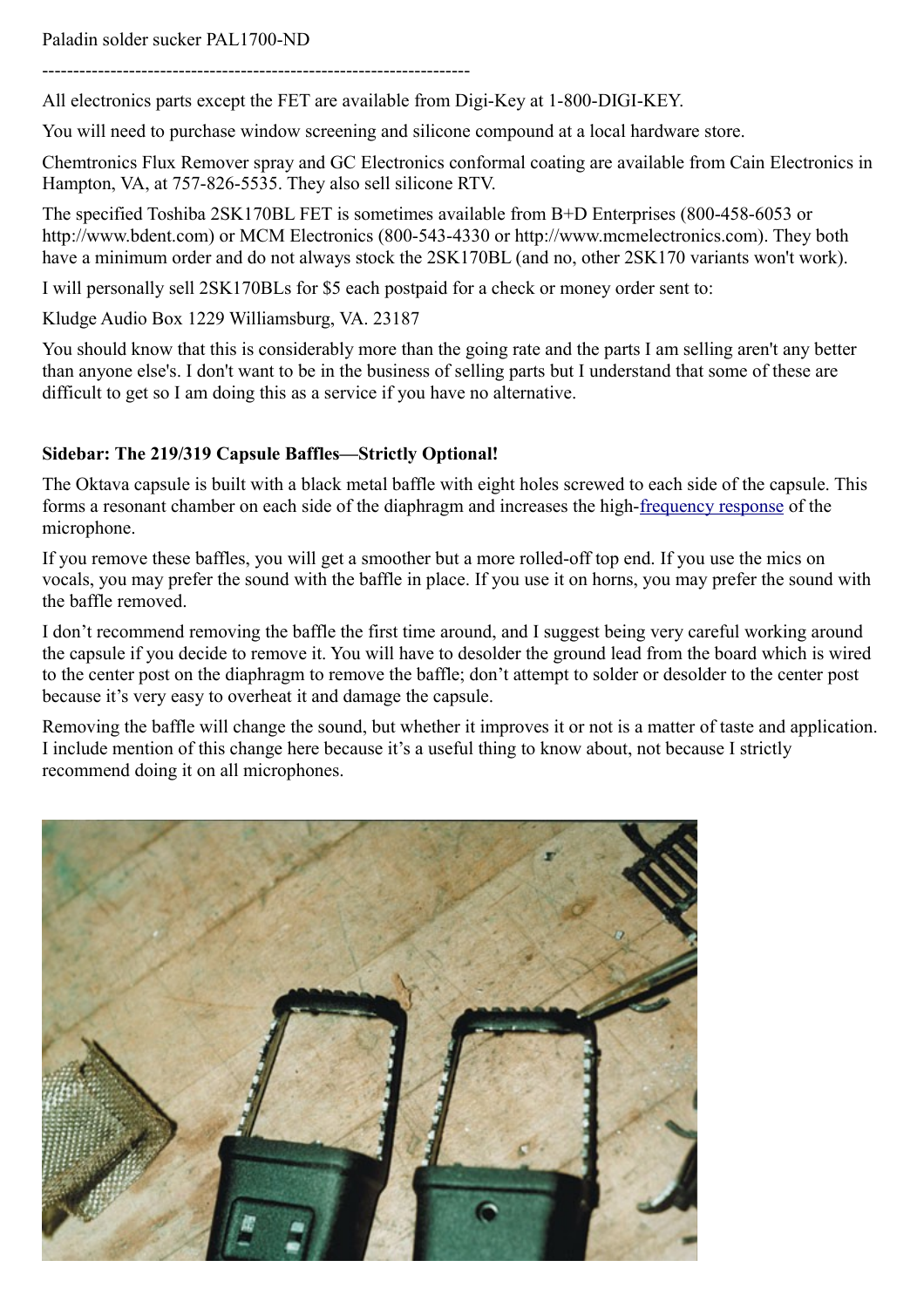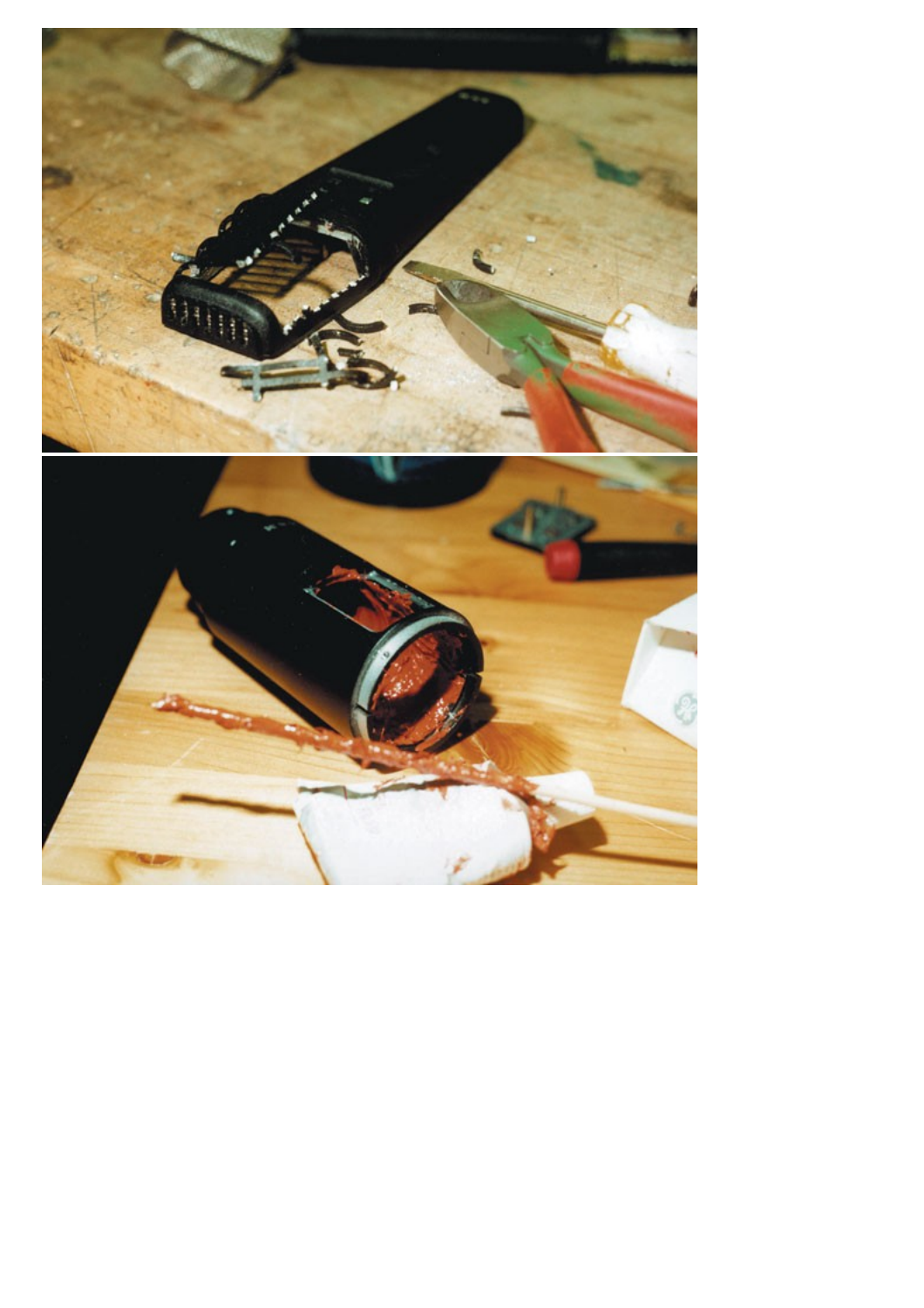



ORANGE: Change if out of spec (see text) **GREEN: Optional BLUE: Really optional**